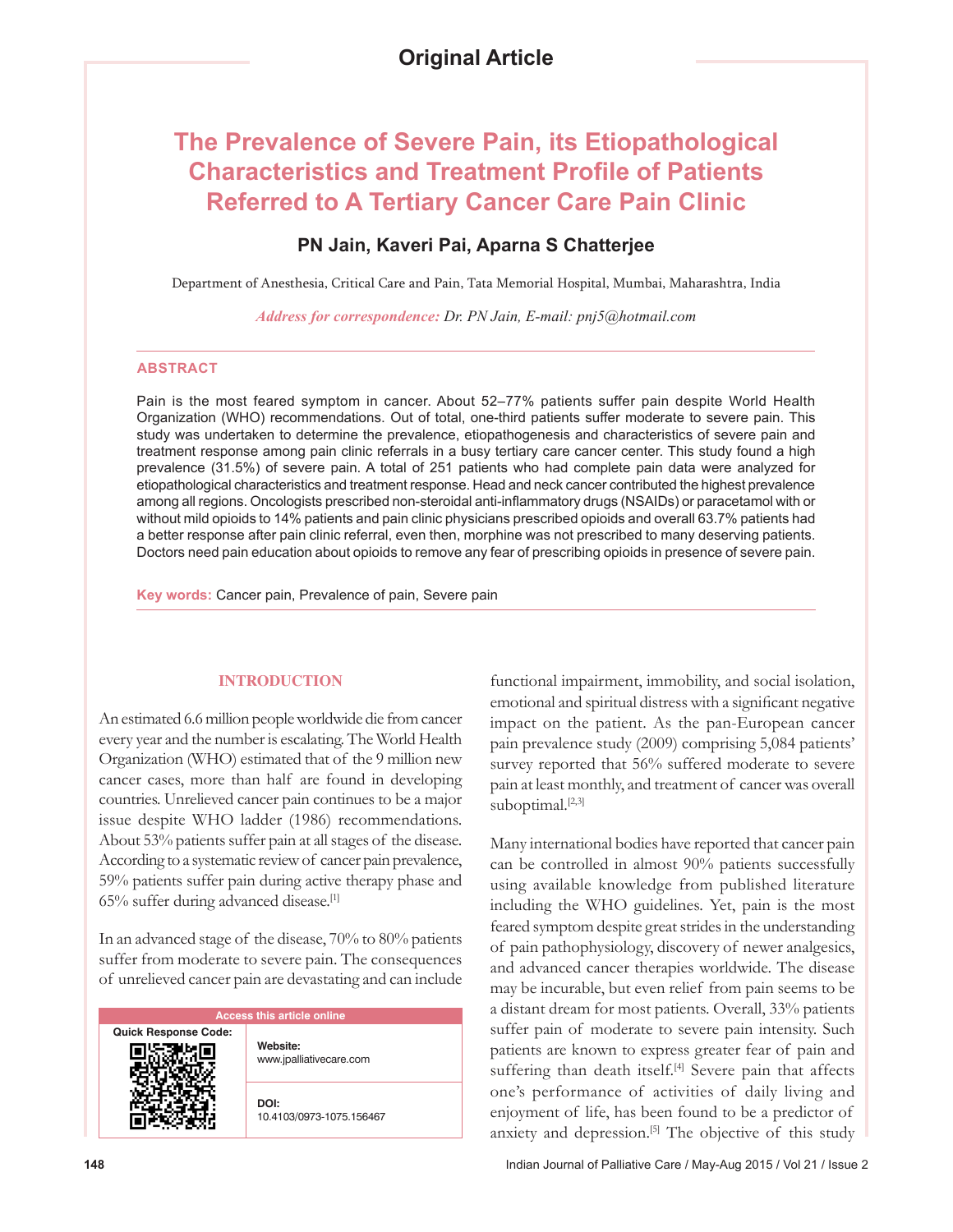was to determine the prevalence, etiopathogenesis, and characteristics of severe pain and treatment response in cancer patients presenting to the pain clinic.

## **MATERIALS AND METHODS**

This retrospective observational study was carried out after obtaining a formal approval from the Institutional Review Board. Adult patients who presented with severe pain (pain score of  $\geq$ 7 on the numerical rating scale: 0–10) to the pain clinic during 1-year study period (January–December 2010) were included in the study. Details of disease extent, administered cancer therapy, temporal patterns of pain (site, type, intensity, and duration of pain, exacerbation/relieving factors) as described by the patient, inferred cancer pain syndromes, ongoing analgesics with response prior to first pain clinic visit to analgesics prescribed at the pain clinic, and follow-up data were collected from case record forms completed by the treating pain physician at the time of first assessment visit and at the time of follow-up which was usually after a week.

Data was analyzed using the statistical software Statistical Package for the Social Sciences (SPSS) 18. All the variables are presented as percentages.

#### **RESULTS**

A total of 2,200 new patients were referred to the pain clinic during two years period. Severe pain was noted in total 701 patients, out of which a complete pain record was found of 251 (11.40%). Of the 251 patients analyzed, 64.1% were male and rest female. Mean age was 52.5 years (45 – 60 years).

## **Service‑wise distribution**

Out of total 251 patients, 29.9% had head and neck cancers, 20.7% had gastrointestinal tract-related cancers, 15.1% thoracic cancers, while breast, bone, and soft tissue cancers had 10.4% each [Figure 1].

#### **Characteristics of pain**

Of the 251 patients, localized pain was found in 83.7%, dull aching pain (32.3%), stabbing pain (20.7%), pricking (12%), and had shooting (10.8%) type of pain. Episodes of breakthrough pain were noted in 49.8%. Pain was attributed to due to tumor in 83.3% [Figure 2].

Various pain syndromes were identified: Visceral pain syndrome (26.7%), head and neck pain syndrome (23.5%), skeletal metastasis pain syndrome (20%), and rest others had brachial plexopathy, Soft tissue sarcoma (STS), and pelvic pain [Figure 3].

## **Pharmacological treatment**

At the time of the presentation to the pain clinic, all patients were receiving analgesics prescribed by referring



**Figure 1:** Service-wise distribution (*n* = 251)



**Figure 2:** Characteristics of pain



**Figure 3:** Inferred cancer pain syndromes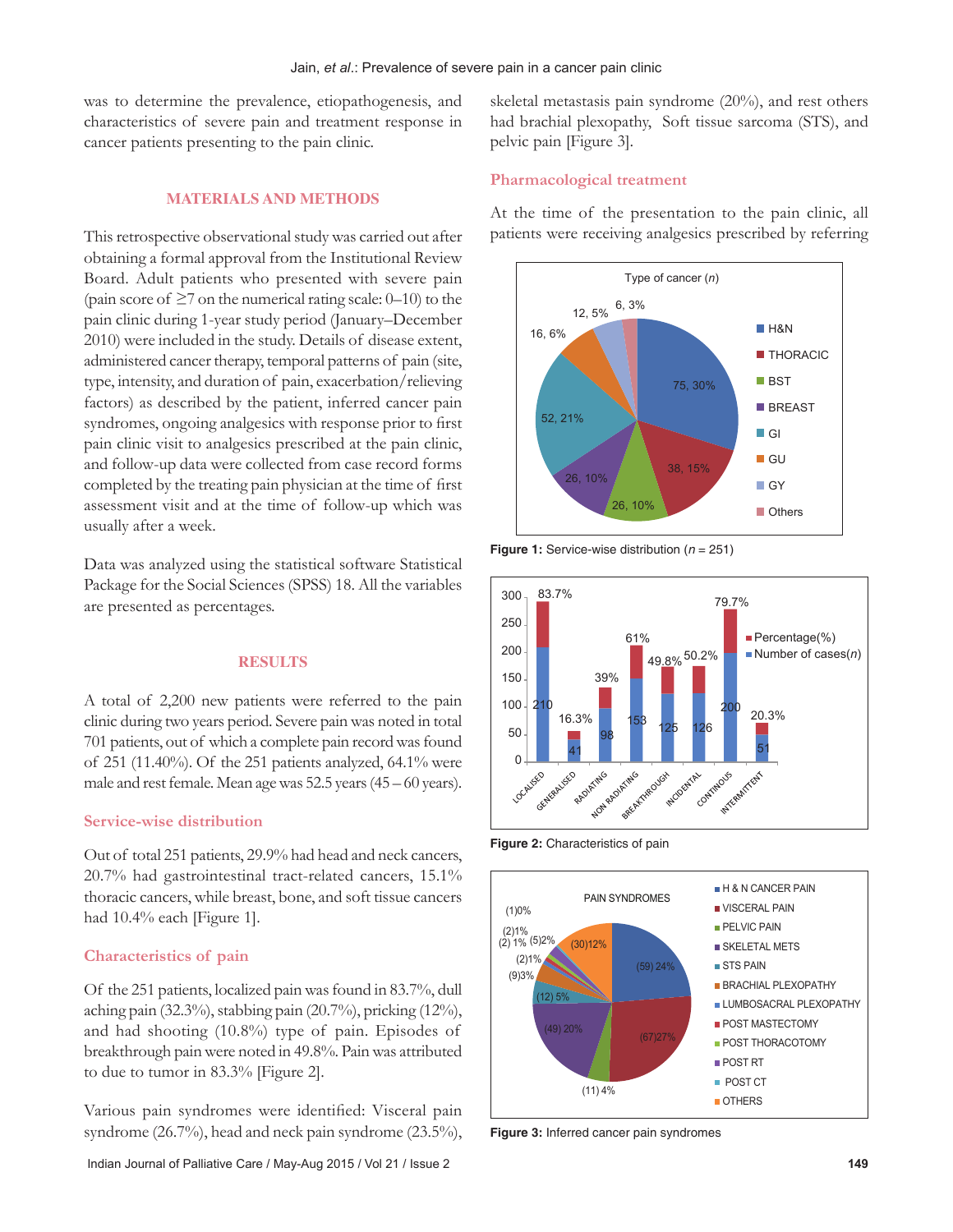unit. Around 25.1% were receiving paracetamol, 55.5% NSAIDs, 14.4% were receiving weak opioids (tramadol or codeine with NSAIDs combinations), and only 2% on oral morphine. Prescription by pain clinic physicians included paracetamol (61.8%), NSAIDs (42.6%), and opioids(52.6%) including oral morphine (31.5%) in modest starting doses. Anti-depressants and anti-convulsants were prescribed in 72% patients. None of the patients received any neurolytic nerve blocks. At the first follow‑up with the pain clinic, 63.7% of the patients were found to have a pain score of 3/10 or less on Numerical rating scale (NRS) 0–10 scale.

#### **DISCUSSION**

This retrospective study found a 31.5% prevalence of severe pain among chronic pain patients referred to the pain clinic of a tertiary care cancer hospital. The study shows that often inappropriate medication prescribed (not by the WHO ladder) and/or fixed schedule dosing was not used (not by the clock). Oral morphine was prescribed to fewer patients even in severe pain, pointing possibly to the lack of education about opioids and existence of opiophobia among doctors.

Majority of the referred patients with severe pain at the first visit to the pain clinic  $(n = 251)$  were found opioid naïve (85%) and were treated only with NSAIDs or paracetamol by primary oncological services. Most patients (83.7%) had pain due to tumor while only <10% patients had pain pertaining to cancer therapy (surgery, radiotherapy, or chemotherapy) and only fewer had non-cancer pain. More than 70% patients had advanced disease and head and neck cancer was the most common diagnosis. About 63.7% patients responded well after initiation of opioids and adjuvants consequent the referral.

Overall, literature shows that 53% patients suffer pain during all stages of the disease. About 64% patients with advanced disease complain of unrelieved pain with more than one-third grading their pain as moderate or severe.<sup>[1-3]</sup> A Taiwanese study (*n* = 296) reported a high prevalence of severe pain among newly diagnosed cancer patients.<sup>[6]</sup> About 65% patients suffered significant worst or 31% significant average ( $>5.0$ ) pain and 69% never received any analgesics at the time of first diagnosis of cancer. Most of these patients either had distant metastasis or not been prescribed appropriate analgesics (not by the ladder) or appropriate analgesic not at the fixed scheduled dosing (not by the clock). Most of these patients had inoperable lesion

and not taking analgesic as per fixed schedule. Our results are similar as reported by the systematic review (2007) and the Taiwanese study.[1,6]

There could be many reasons for occurrence of severe pain. Either the patient had not been treated as per the WHO guidelines due to lack of knowledge or fear of prescribing strong opioids and its side effects or patient is having opioid resistant pain. This study found that only 14.4% patients with severe pain  $(n = 251)$  were treated with opioids (only 2% patients received morphine) by primary oncology unit doctors. Subsequent to pain clinic referral, 52.6% patients were prescribed opioids out of that only 32.2% patients had been prescribed oral morphine.

Patients started on strong opioids as a first-line analgesic require significantly fewer changes in therapy and are known to have better pain relief.<sup>[7,8]</sup> Anti-depressants and anti-convulsants were also prescribed contributing to a higher success of analgesic regime. Many of these patients were treated by anesthesiology resident doctors who may not have sufficient education or training in treating chronic pain patients.

The WHO ladder (1986) is a simplistic approach recommended initially to treat cancer pain globally across all levels of care using oral analgesics in a clock regulated manner. It can successfully relieve pain in about 75% patient.[9] However, it has many limitations. It does not take into account the disease extent, administered cancer therapy, mechanism of pain, type of pain, opioid responsiveness, psychological issues, and lastly the role of pain interventions. A questionnaire survey reported that 80% patients can be treated successfully using morphine in hospice but only 39% in hospital setting.<sup>[10]</sup> If morphine is prescribed by an oncologist at an early stage, then patient may perceive it as therapeutic failure. Some patients feel that morphine may hasten death. However, there is no evidence to confirm this fear.

Pain is a biopsychosocial issue and its successful treatment requires multi-dimensional assessment and multi-disciplinary treatment. National Cancer Control Network (NCCN) guidelines refers to an alternative acceptable approach that each patient is evaluated based on his or her stage of disease, response to treatments, and multiple therapies can be employed in a flexible manner simultaneously. Mechanism based approach should be adopted rather than disease or pain intensity-based approach for the successful treatment of cancer pain, especially in bone metastasis or neuropathic pain wherein opioids may be unresponsive.